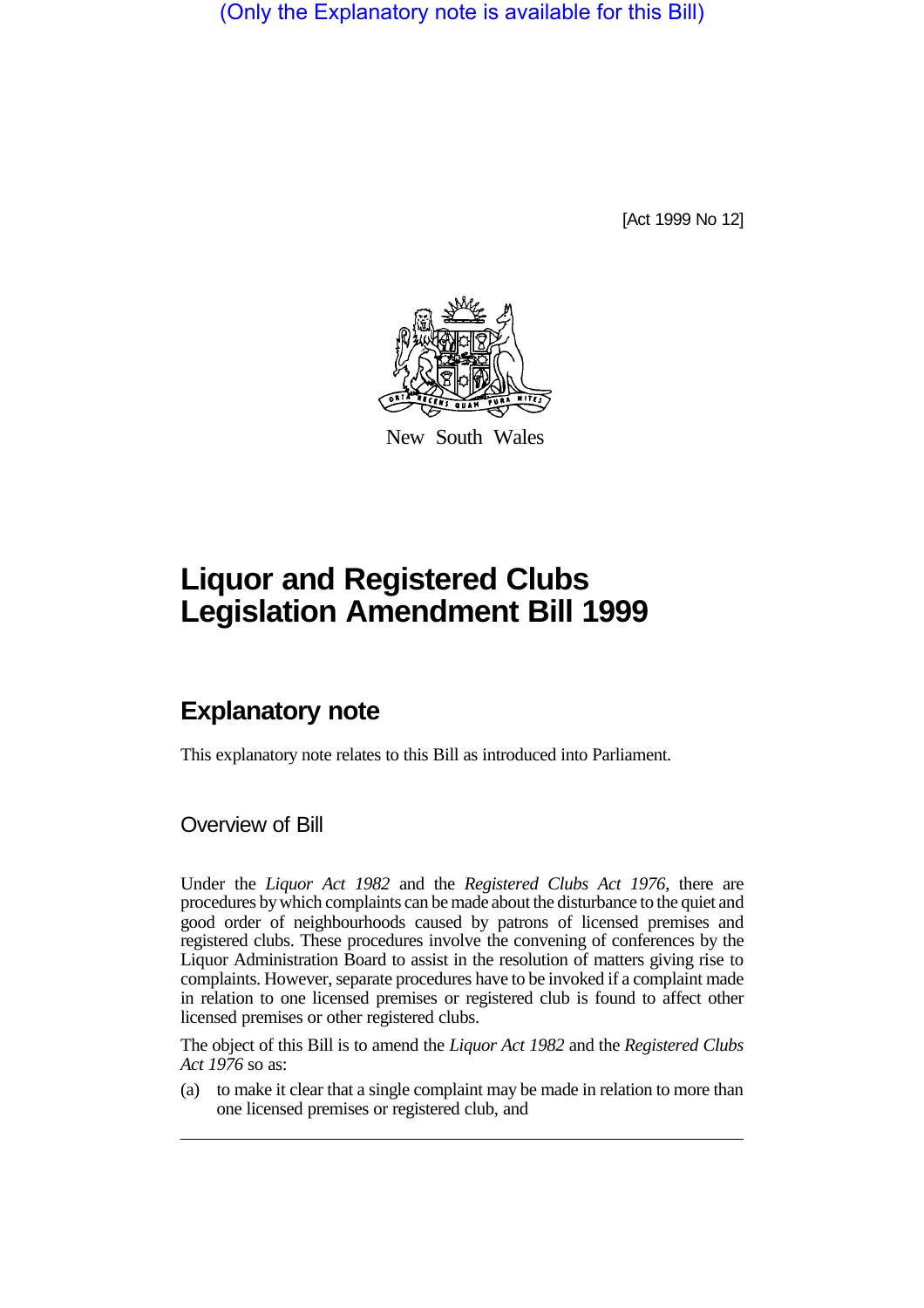Explanatory note

- (b) to provide that procedures on a complaint begun in relation to one licensed premises or registered club can be extended to include other licensed premises or registered clubs, and
- (c) to provide that the procedures under either of those Acts can be used where a complaint begun in relation to licensed premises is found to affect a registered club, or where a complaint begun in relation to a registered club is found to affect licensed premises.

The Bill also makes a number of other amendments of a minor, consequential or ancillary nature.

### Outline of provisions

**Clause 1** sets out the name (also called the short title) of the proposed Act.

**Clause 2** provides for the commencement of the proposed Act on a day or days to be appointed by proclamation.

**Clause 3** is a formal provision giving effect to the amendments to the *Liquor Act 1982* set out in Schedule 1.

**Clause 4** is a formal provision giving effect to the amendments to the *Registered Clubs Act 1976* set out in Schedule 2.

## **Schedule 1 Amendment of Liquor Act 1982**

#### **Complaints concerning disturbance to the quiet and good order of neighbourhoods of licensed premises**

Section 104 enables the Liquor Administration Board to convene a conference to hear submissions concerning complaints about disturbance to the quiet and good order of neighbourhoods of licensed premises. The section sets out the kinds of conditions that may be imposed on the licensee as a result of the conference, and confers certain rights of appeal against the decisions made by the Board in relation to the licence.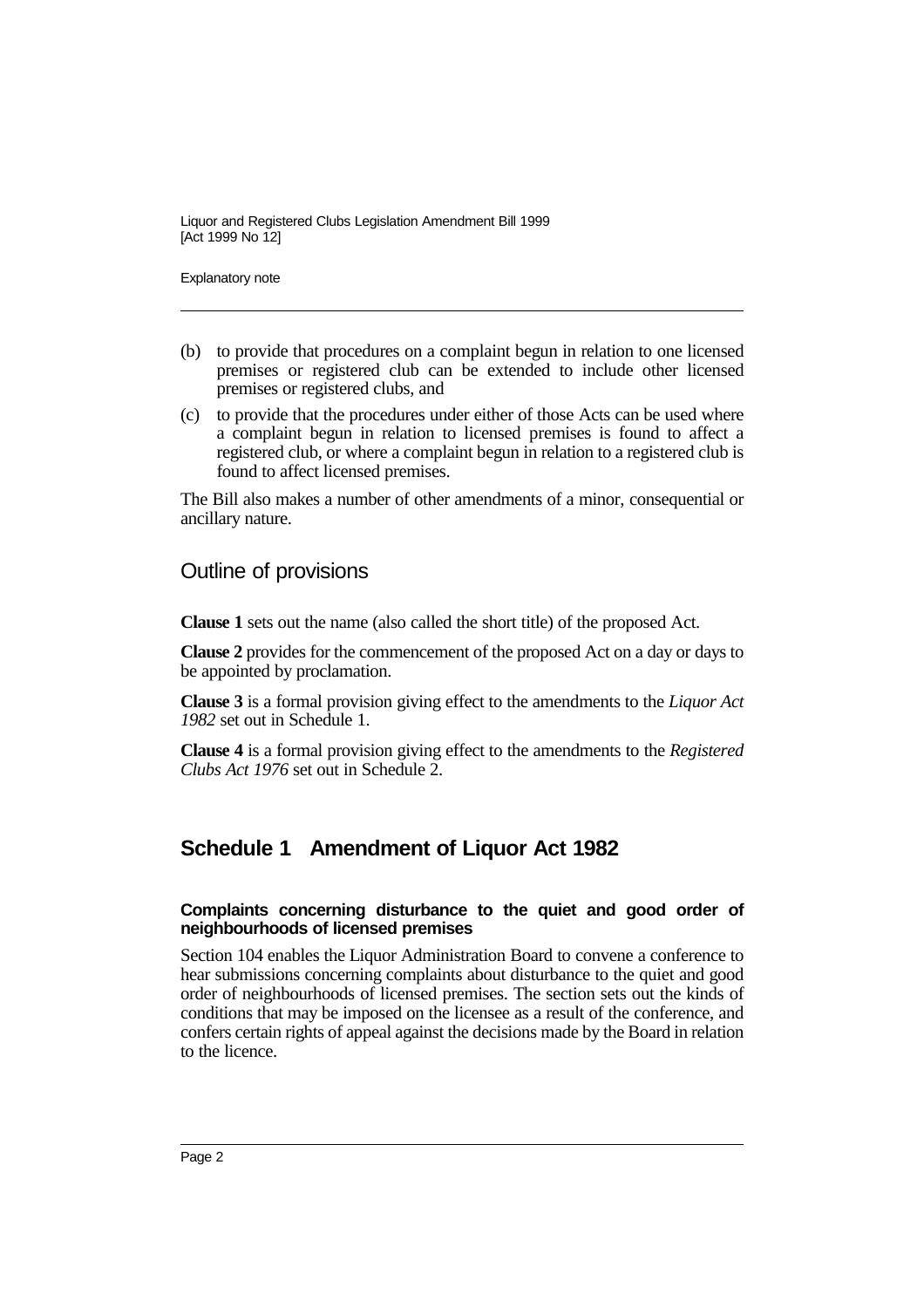Explanatory note

**Schedule 1 [8]** inserts a number of new subsections into section 104:

Subsection (1AB) makes it clear that a complaint may relate to more than one licensed premises.

Subsection (1AC) makes it clear that a single conference may relate to more than one complaint.

Subsection (1AD) provides that a conference convened in relation to a complaint about licensed premises may be extended to include any other licensed premises and any registered club.

Subsection (1AE) applies section 104 to any licensed premises or registered club to which a conference is extended as if it had been the subject of a complaint.

Subsection (1AF) provides that action taken under section 104 in relation to a registered club to which a conference is extended has effect as if it had been taken in relation to the club under section 17AA of the *Registered Clubs Act 1976*.

**Schedule 1 [9]**, **[10]** and **[11]** make consequential amendments to section 104.

#### **Minor amendments**

**Schedule 1 [1]** amends the definition of *non-proprietary association* so as to enable persons to hold on-licences authorising them to sell liquor at functions on behalf of local councils in the same way as persons who currently hold on-licences authorising them to sell liquor at functions on behalf of other non-profit organisations.

**Schedule 1 [5]** amends section 74A so as to make it clear that, when deciding whether any other licence would be suitable for premises the subject of an application for a special on-licence, the Liquor Administration Board is not to consider the possibility that a Governor's licence could be issued for the premises.

**Schedule 1 [6]** and **[7]** amend section 97 to provide that the reference to Australian Standard 3547 (the standard adopted by that section as the standard with which a breath analysing instrument must comply) is to be a reference to that standard as in force from time to time, rather than (as is currently the case) to a particular version of that standard.

**Schedule 1 [13]** inserts a new section 163A. The new section makes it a condition of a hotelier's licence that the licensee is not to grant an interest in an approved amusement device to any other person otherwise than as part of an interest granted over the licensee's assets in a manner that does not specifically identify the device or as part of financial or other arrangements approved by the Liquor Administration Board.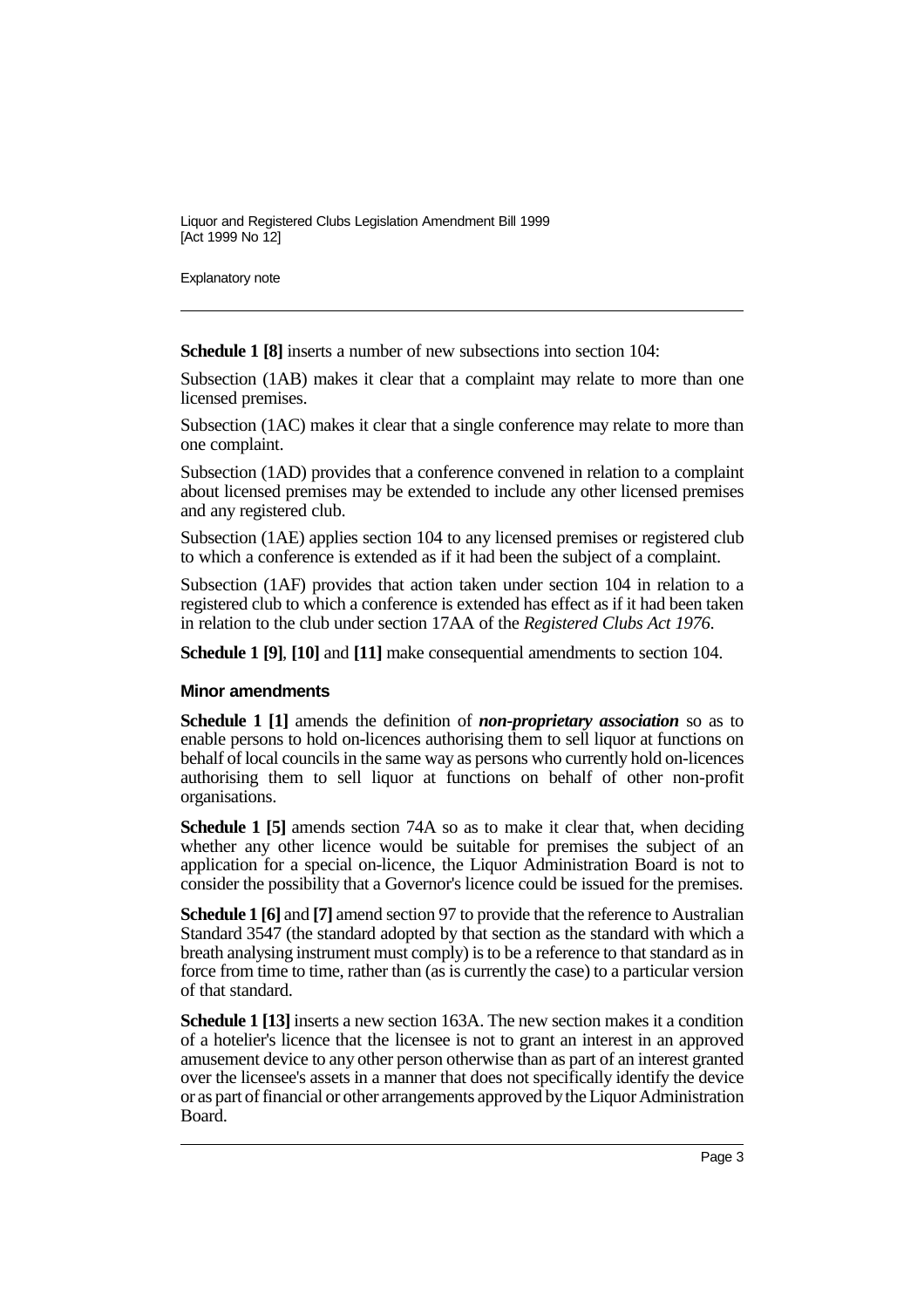Explanatory note

**Schedule 1 [2]**, **[3]**, **[4]** and **[12]** amend sections 45, 69C and 145A by way of statute law revision.

### **Schedule 2 Amendment of Registered Clubs Act 1976**

#### **Complaints concerning disturbance to the quiet and good order in the neighbourhood of registered clubs**

Section 17AA enables the Liquor Administration Board to convene a conference to hear submissions concerning complaints about disturbance to the quiet and good order in the neighbourhood of a registered club. The section sets out the kinds of conditions that may be imposed on the club as a result of the conference, and confers certain rights of appeal against the decisions made by the Board in relation to the club.

**Schedule 2 [1]** inserts a number of new subsections into section 17AA:

Subsection (1AB) makes it clear that a complaint may relate to more than one registered club.

Subsection (1AC) makes it clear that a single conference may relate to more than one complaint.

Subsection (1AD) provides that a conference convened in relation to a complaint about a registered club may be extended to include any other registered club and any licensed premises.

Subsection (1AE) applies section 17AA to any registered club or licensed premises to which a conference is extended as if it had been the subject of a complaint.

Subsection (1AF) provides that action taken under section 17AA in relation to licensed premises to which a conference is extended has effect as if it had been taken in relation to the premises under section 104 of the *Liquor Act 1982*.

**Schedule 2 [2]**, **[3]** and **[4]** make consequential amendments to section 17AA.

#### **Minor amendments**

**Schedule 2 [6]** and **[7]** amend section 68 to provide that the reference to Australian Standard 3547 (the standard adopted by that section as the standard with which a breath analysing instrument must comply) is to be a reference to that standard as in